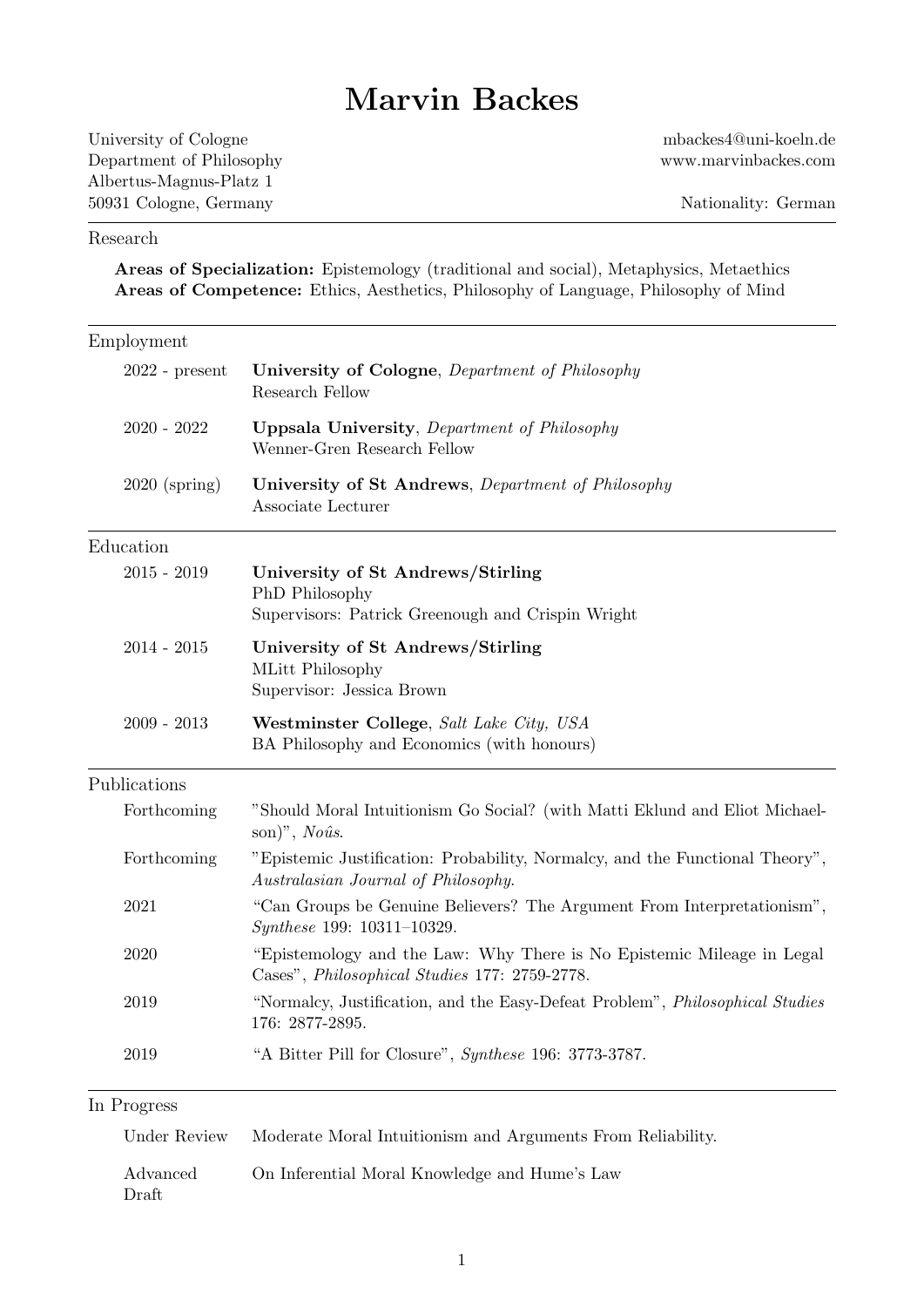## Selected Talks

| (Sept. 2022)<br>Apr. 2021            | Moderate Moral Intuitionism and Arguments From Reliability<br>GAP.11 (German Society for Analytic Philosophy), <i>Humboldt University Berlin</i><br>Stockholm/Uppsala Joint Seminar in Theoretical Philosophy, Stockholm Uni-<br>versity                           |
|--------------------------------------|--------------------------------------------------------------------------------------------------------------------------------------------------------------------------------------------------------------------------------------------------------------------|
| (Jun. 2022)<br>Apr. 2022             | On Inferential Moral Knowledge: A Defence of Hume's Law<br>The Swedish Congress of Philosophy, Lund University<br>Stockholm/Uppsala Joint Seminar in Practical Philosophy, Stockholm Univer-<br>sity                                                               |
| May. 2022<br>Sept. 2021              | Justification Pluralism and Epistemic Paradoxes: New Solutions<br>Brown Bag Seminar Series, University of Cologne<br>Epistemic Pluralism Workshop, Yonsei University/ University of Gothenburg/<br>Uppsala University                                              |
|                                      | Epistemic Justification: Monism, Pluralism, and the Functional Theory                                                                                                                                                                                              |
| Jun. 2020                            | Higher Seminar for Theoretical Philosophy, Uppsala University                                                                                                                                                                                                      |
| Nov. 2019<br>Apr. 2019               | Epistemology and the Law: Why There is No Epistemic Mileage in Legal Cases<br>Epistemology Research Group, University of Edinburgh<br>Evidence in Law and Ethics, <i>Jagiellonian University (Kraków)</i>                                                          |
| Sept. 2018<br>Jun. 2018<br>Apr. 2018 | Normalcy Views of Justification and the Easy-Defeat Problem<br>GAP.10 (German Society for Analytic Philosophy), University of Cologne<br>European Epistemology Network, University of Amsterdam<br>XIX Taller d'Investigació en Filosofia, University of Barcelona |
|                                      | Justification from Statistical Evidence: A Defence                                                                                                                                                                                                                 |
| May 2018                             | Arché Epistemology Group, University of St Andrews                                                                                                                                                                                                                 |
| Dec. 2017                            | Justification as Multiply Realizable (invited talk)<br>The Metaphysics of Knowledge Workshop II, University of St Andrews                                                                                                                                          |
| May 2016                             | A Dilemma for Non-Probabilistic Accounts of Justification<br>Flash Epistemology Workshop, University of St Andrews                                                                                                                                                 |
| <b>July 2015</b>                     | <b>Finding Value in Verbal Disputes</b><br>Understanding Value IV, University of Sheffield                                                                                                                                                                         |
| Awards & Grants                      |                                                                                                                                                                                                                                                                    |
| $2020 - 2022$                        | Wenner-Gren Postdoctoral Research Fellowship<br>Competitive stipend to conduct postdoctoral research in Sweden                                                                                                                                                     |
| 2020                                 | University of St Andrews Outstanding Teacher Award Nomination<br>Nominated by students for the annual Outstanding Teacher Award                                                                                                                                    |
| $2015 - 2018$                        | AD Links Foundation Postgraduate Scholarship<br>Competitive three-year scholarship for doctoral studies, awarded by the Uni-<br>versity of St Andrews                                                                                                              |
| $2014 - 2015$                        | Formula Santander Postgraduate Scholarship<br>Competitive scholarship for graduate studies, awarded by the University of St<br>Andrews                                                                                                                             |
| 2013                                 | Westminster College Outstanding Student Award (Philosophy)<br>Awarded annually to final-year philosophy students in recognition of outstand-<br>ing academic achievement                                                                                           |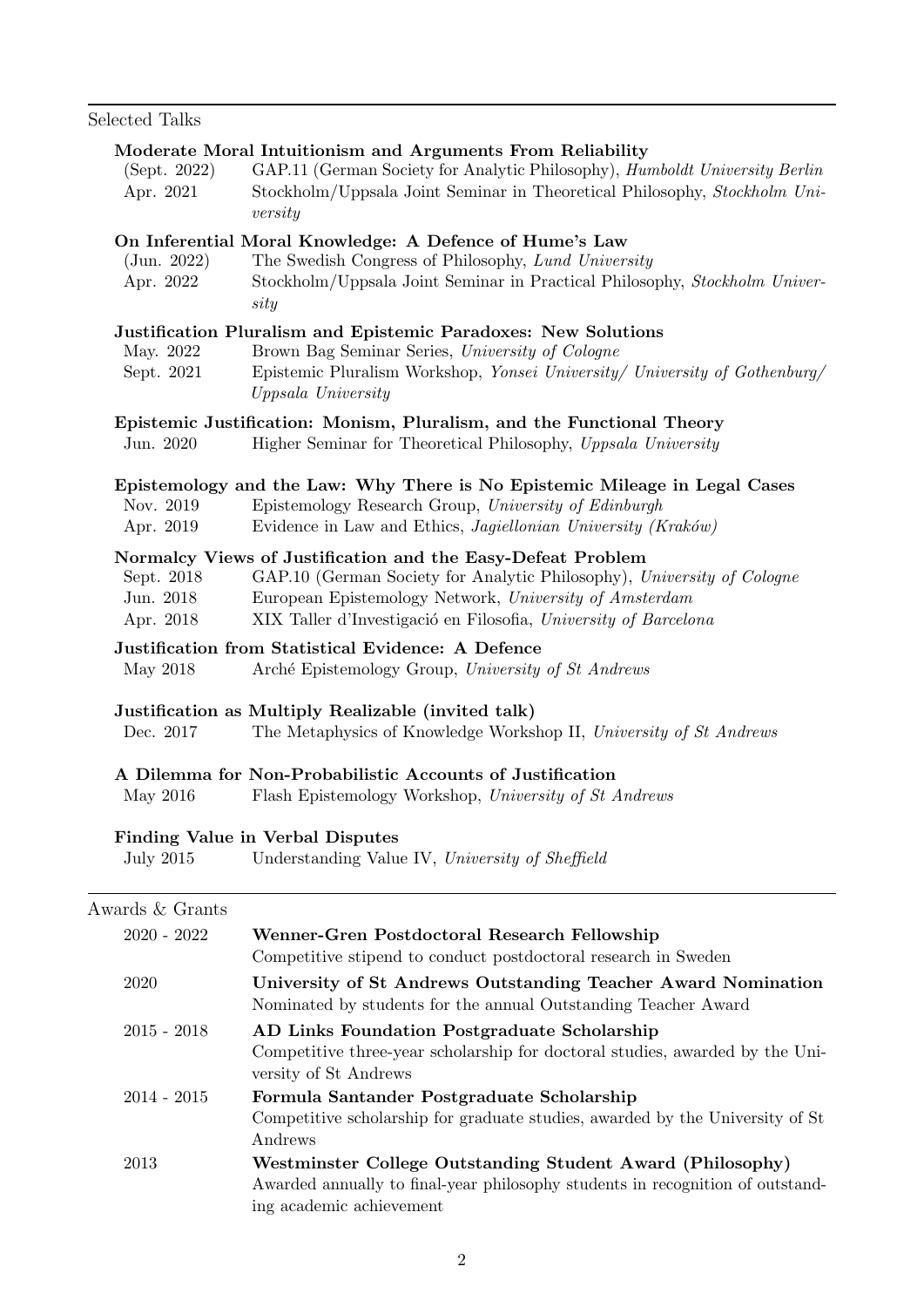| $2009$ - $2013$ | Westminster College Merit Scholarship                       |
|-----------------|-------------------------------------------------------------|
|                 | Merit based four-year scholarship for undergraduate studies |

#### Teaching

| <b>Lecturing</b> , University of St Andrews                                                |                                                                       |
|--------------------------------------------------------------------------------------------|-----------------------------------------------------------------------|
| Spring 2020                                                                                | PY4606 Contemporary Epistemology (Social and Political Epistemology)  |
|                                                                                            | PY1901 Morality and Human Nature (Moral Theory)                       |
| Spring 2019                                                                                | PY2903 Matters of Life and Death (Ethics)                             |
|                                                                                            | <b>Tutoring</b> , University of St Andrews                            |
| Spring 2020                                                                                | PY2012 Meaning and Knowing (Epistemology and Philosophy of Language)  |
| Spring 2019                                                                                | PY1013 The Enlightenment (History of Philosophy/Political Philosophy) |
| Autumn 2018                                                                                | PY2011 Foundations of Western Philosophy (Ancient Philosophy)         |
| Spring 2018                                                                                | PY2011 Foundations of Western Philosophy (Ancient Philosophy)         |
| Spring 2017                                                                                | PY2013 Moral and Aesthetic Values (Metaethics and Aesthetics)         |
| Autumn 2016                                                                                | PY1010 Mind and World (Metaphysics and Philosophy of Mind)            |
| Spring $2016$                                                                              | PY2012 Meaning and Knowing (Epistemology and Philosophy of Language)  |
| Autumn 2015                                                                                | PY1010 Mind and World (Metaphysics and Philosophy of Mind)            |
| Instructor on the Philosophy Academic Skills Project, University of St Andrews             |                                                                       |
| I designed and delivered two workshops aimed at making analytic philosophy more accessible |                                                                       |
| to undergraduate students new to the subject and to help students develop some of the      |                                                                       |
| key skills required to succeed in philosophy.                                              |                                                                       |
| Spring $2016$                                                                              | Philosophy Academic Skills Workshop, 'Essay Writing in Philosophy'    |

Autumn 2015 Philosophy Academic Skills Workshop, 'Thinking Like a Philosopher'

Professional Experience & Service

#### Collaborative Research

As an active member of the Arché Philosophical Research Centre for Logic, Language, Metaphysics and Epistemology at the University of St Andrews, I was affiliated with the following research groups.

| $2015 - 2019$ | <b>Epistemology: Current Themes</b><br>Principal investigator: Jessica Brown          |
|---------------|---------------------------------------------------------------------------------------|
| $2017 - 2019$ | Conceptual Engineering<br>Principal investigator: Kevin Sharp                         |
| $2016 - 2017$ | Metaphysics: Identity, Existence & Structure<br>Principal investigator: Aaron Cotnoir |
| $2015 - 2016$ | Language and Mind<br>Principal investigator: Derek Ball & Simon Prosser               |

#### Conference Organising

| 2021 | Organister of three international workshops on Epistemic Pluralism (together<br>with Nikolaj Pedersen and Ylwa Wirling).                                                          |
|------|-----------------------------------------------------------------------------------------------------------------------------------------------------------------------------------|
| 2017 | Organiser of the 10th Arché Graduate Conference<br>External funding won from the Scots Philosophical Association and Analysis.                                                    |
| 2016 | Organiser of the 9th Arché Graduate Conference<br>External funding won from the Mind Association, the Scots Philosophical<br>Association, and through the CAPOD Innovation Grant. |

## Refereeing

Invited Referee: Analysis, Journal of Philosophy, Philosophical Studies, Synthese, Inquiry, Australasian Journal of Philosophy, Canadian Journal of Philosophy, Acta Analytica